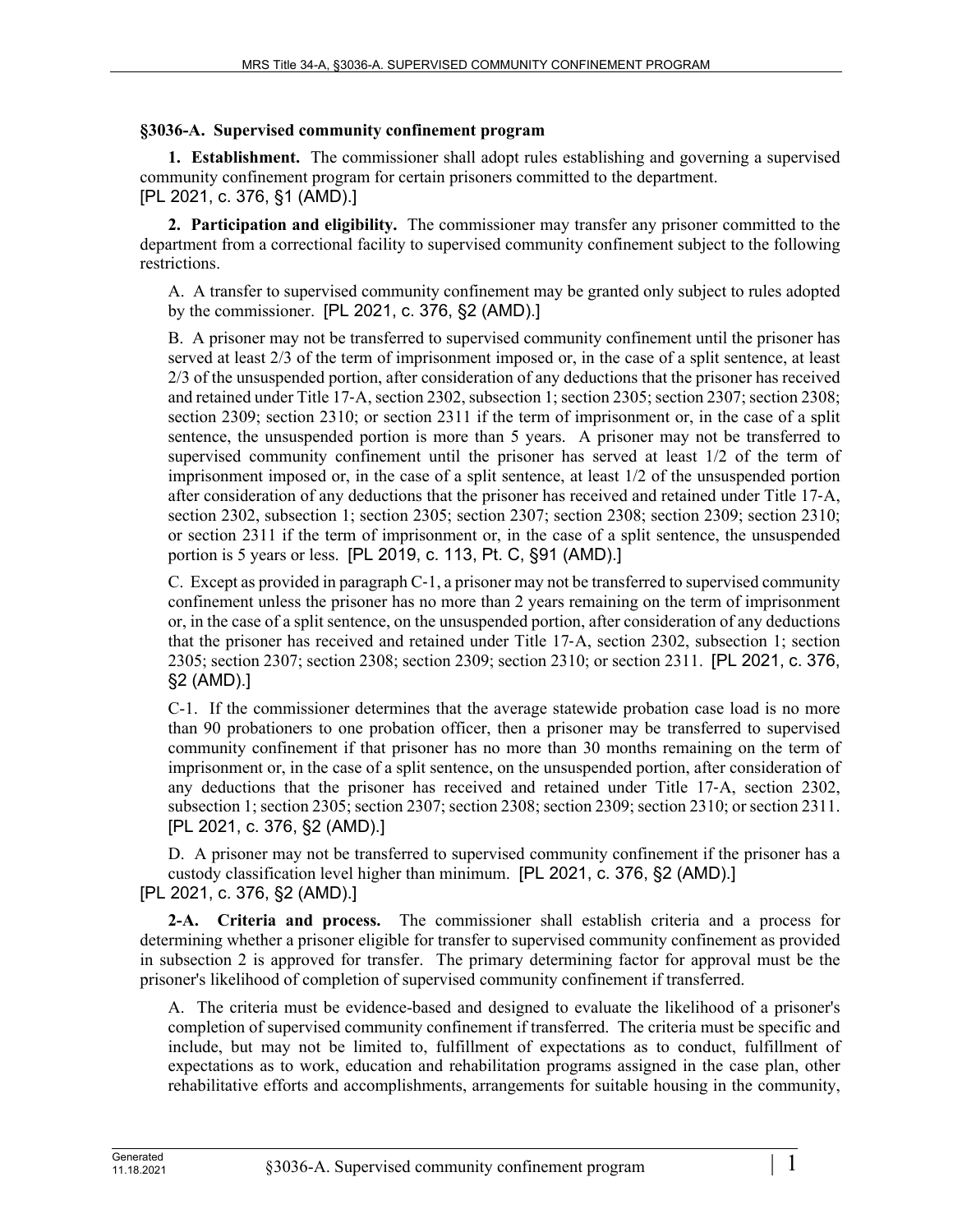taking into consideration the proximity of this housing to the victim, and the existence of support systems and resources in the community. [PL 2021, c. 376, §3 (NEW).]

B. The process must reflect best practices for evaluating the likelihood of a prisoner's completion of supervised community confinement if transferred and must provide guidance to department staff as to how to apply the established criteria when conducting the evaluation. The process must require, when information is obtained by the department from persons in the community for the purpose of determining whether to approve a prisoner for transfer to supervised community confinement, that those persons be informed of the prisoner's fulfillment of expectations as to conduct, fulfillment of expectations as to work, education, and rehabilitation programs assigned in the case plan and other rehabilitative efforts and accomplishments. The process must also include the right of a prisoner who is eligible for transfer to supervised community confinement as provided in subsection 2 but who has not been approved for transfer to appeal that determination to the commissioner. [PL 2021, c. 376, §3 (NEW).]

[PL 2021, c. 376, §3 (NEW).]

**3. Mandatory conditions for supervised community confinement.** Prisoners transferred to supervised community confinement are subject to the following mandatory conditions.

A. The prisoner must be involved in a program of work or education that is approved by the commissioner together with any treatment program that the commissioner might require. The commissioner may waive the requirement of involvement in a program of work or education for a prisoner who is involved in an approved full-time treatment program. [PL 2007, c. 536, §4 (AMD).]

B. The prisoner must live in a residence that is approved by the commissioner. [PL 1991, c. 845, §4 (NEW).]

C. The prisoner must be subject to a curfew set by the commissioner during which time the prisoner must be at the approved residence. [PL 1991, c. 845, §4 (NEW).]

D. The prisoner must be subject to travel or movement restrictions set by the commissioner limiting the prisoner's travel to times and places directly related to approved employment, education, treatment or such other specific purposes as are approved in advance by the commissioner. [PL 1991, c. 845, §4 (NEW).]

E. The prisoner must be subject to searches of the prisoner's person, residence, papers and effects without a warrant and without probable cause, for items prohibited by law or by the conditions of supervised community confinement or otherwise subject to seizure, upon the request of the commissioner. The commissioner may prohibit the prisoner from residing with anyone who does not consent to a search of the residence to the extent necessary to search the prisoner's person, residence, papers and effects. [PL 1991, c. 845, §4 (NEW).]

F. The prisoner may not possess or use illegal drugs or other illegal substances, may not possess or use alcohol and may not misuse any other legal substance. [PL 2017, c. 407, Pt. A, §154 (AMD).]

G. The prisoner must submit to urinalysis, breath testing or other chemical tests without probable cause at the request of the commissioner. [PL 1991, c. 845, §4 (NEW).]

H. The prisoner must notify any law enforcement officer, if stopped, of the prisoner's status as a prisoner on supervised community confinement and notify the commissioner within 8 hours of any such contact with any law enforcement officer. [PL 1991, c. 845, §4 (NEW).]

I. The prisoner may not violate state or federal criminal law. [PL 1991, c. 845, §4 (NEW).]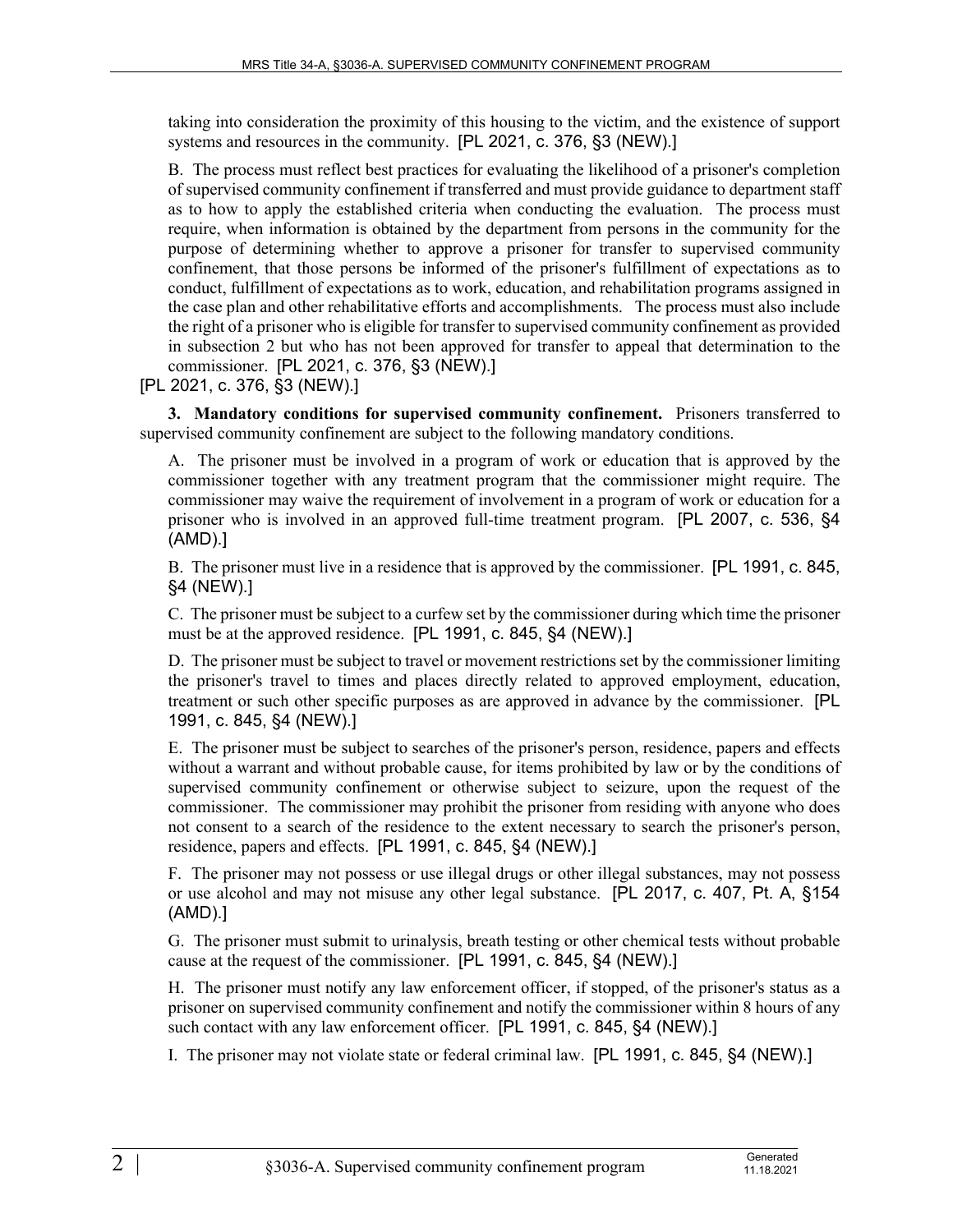J. When required by the commissioner and to the extent that the commissioner determines that the prisoner has the financial resources, the prisoner must pay part or all of the costs of the prisoner's participation in the supervised community confinement program. [PL 1991, c. 845, §4 (NEW).] [PL 2017, c. 407, Pt. A, §154 (AMD).]

**4. Additional conditions.** In addition to the mandatory conditions, the conditions of supervised community confinement that may be imposed on a prisoner at any time include:

A. Any condition that may be imposed as a condition of probation pursuant to Title 17‑A, section 1807; and [PL 2019, c. 113, Pt. C, §94 (AMD).]

B. Any condition that would be appropriate for the prisoner and the supervised community confinement program. The conditions imposed may be as stringent or restrictive as, but not more stringent or restrictive than, those that may be constitutionally imposed if the prisoner were actually housed at a maximum security institution. [PL 1991, c. 845, §4 (NEW).]

[PL 2019, c. 113, Pt. C, §94 (AMD).]

**5. Copy of rules.** Copies of rules must be provided to prisoners as follows.

A. The commissioner shall provide to any prisoner permitted to participate in the supervised community confinement program under this section a copy of the rules applicable to the program. [PL 1991, c. 845, §4 (NEW).]

B. The prisoner shall attest to the receipt of the copy of the rules. [PL 1991, c. 845, §4 (NEW).] [PL 1991, c. 845, §4 (NEW).]

**6. Prohibited acts.** Prohibited acts under this section are governed as follows.

A. A person 18 years of age or older is guilty of interference with supervised community confinement if that person intentionally or knowingly obstructs, intimidates or otherwise abets any prisoner participating in the supervised community confinement program under this section and intentionally contributes or causes the prisoner to violate any term of supervised community confinement program participation, after having been warned by the commissioner to end the offending activity. [PL 1991, c. 845, §4 (NEW).]

B. Interference with supervised community confinement is a Class D crime. [PL 1991, c. 845, §4 (NEW).]

[PL 1991, c. 845, §4 (NEW).]

**7. Investigation of compliance.** The commissioner, at any time and in any manner the commissioner determines appropriate, may investigate compliance with the conditions imposed. The means of investigation may include, but are not limited to, the following:

A. Personal contact with the prisoner at the prisoner's residence, place of employment or any other place; [PL 1991, c. 845, §4 (NEW).]

B. Direct inquiry of the prisoner's employer, school or any other person or entity; [PL 1991, c. 845, §4 (NEW).]

C. Criminal, court and law enforcement agency investigations; and [PL 2021, c. 376, §4 (AMD).]

D. Credit and other financial inquiries. [PL 1991, c. 845, §4 (NEW).] [PL 2021, c. 376, §4 (AMD).]

**8. Funding.** Funds generated pursuant to this section must be deposited into the Supervised Community Confinement Account established by the department, except that where authorized by the department, a person participating in the supervised community confinement program may be required to pay fees directly to a provider of electronic monitoring, drug testing or other services. Funds from this account, which may not lapse, must be used to pay for the costs of the supervised community confinement program.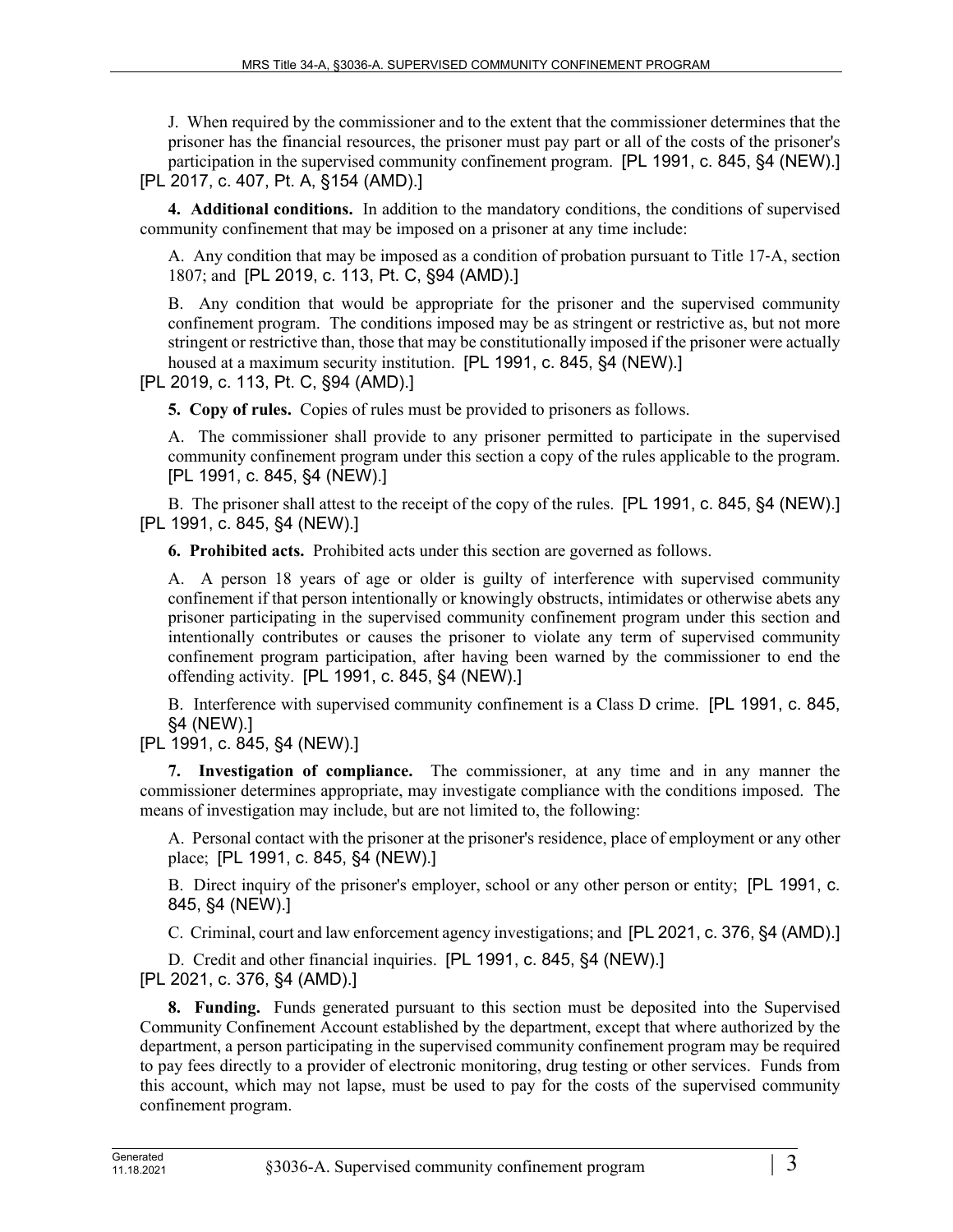### [PL 1993, c. 503, §1 (AMD).]

**9. Probation violation; revocation.** If a prisoner on supervised community confinement violates a condition of supervised community confinement imposed on the prisoner and if the violation conduct is also a violation of a condition of probation imposed as part of the sentence the prisoner is serving while on supervised community confinement, a probation officer may file with any court a motion for revocation of probation and the court may revoke probation as specified in Title 17‑A, section 1812. [PL 2019, c. 113, Pt. C, §95 (AMD).]

**10. Terminally ill or incapacitated prisoner.** With the consent of the prisoner, the commissioner may transfer a prisoner committed to the department from a correctional facility to supervised community confinement without meeting the eligibility requirements of subsection 2, paragraphs B and C and without meeting the criteria or fulfilling the process provided for under subsection 2‑A if the department's director of medical care has determined that the prisoner has a terminal or severely incapacitating medical condition and that care outside a correctional facility is medically appropriate. Except as set out in this subsection, the prisoner must live in a hospital or other appropriate care facility, such as a nursing facility, residential care facility or a facility that is a licensed hospice program pursuant to Title 22, section 8622, approved by the commissioner. As approved by the commissioner, the prisoner may receive hospice services from an entity licensed pursuant to Title 22, chapter 1681, subchapter 1 or other care services provided by an entity approved by the commissioner and, subject to approval by the commissioner, may live at home while receiving these services. The commissioner may exempt a prisoner transferred to supervised community confinement pursuant to this subsection from any mandatory condition under subsection 3 that the commissioner determines to be inapplicable. The prisoner shall provide any information pertaining to the prisoner's medical condition or care that is requested by the commissioner at any time while the prisoner is on supervised community confinement. If the commissioner determines that the prisoner has failed to fully comply with a request or if at any time the department's director of medical care determines that the prisoner does not have a terminal or severely incapacitating medical condition or that care outside a correctional facility is not medically appropriate, the commissioner shall revoke the transfer to supervised community confinement. [PL 2021, c. 376, §5 (AMD).]

**11. Revocation of transfer.** The commissioner may revoke a transfer to supervised community confinement at any time for any reason in the commissioner's discretion. [PL 2009, c. 391, §17 (NEW).]

**12. Information for prisoners.** The department shall make available to all prisoners written information about supervised community confinement, including eligibility requirements, the application process and the criteria and process for determining whether a prisoner eligible for transfer to supervised community confinement may be approved for transfer.

#### [PL 2021, c. 376, §6 (NEW).]

**13. Data tracking.** The department shall track data for all prisoners who apply for supervised community confinement and approval, denial and, if approved, completion of the program. Such data must include, but is not limited to, demographic data regarding race and ethnicity, gender, age and convictions leading to the prisoner's current incarceration.

# [PL 2021, c. 376, §7 (NEW).]

## SECTION HISTORY

PL 1991, c. 845, §4 (NEW). PL 1993, c. 170, §1 (AMD). PL 1993, c. 503, §1 (AMD). PL 1997, c. 464, §12 (AMD). PL 2001, c. 141, §§1,2 (AMD). PL 2003, c. 205, §13 (AMD). PL 2003, c. 711, §§A21,22 (AMD). PL 2003, c. 711, §D2 (AFF). PL 2005, c. 68, §2 (AMD). PL 2007, c. 240, Pt. ZZZ, §2 (AMD). PL 2007, c. 536, §4 (AMD). PL 2009, c. 391, §§16, 17 (AMD). PL 2017, c. 407, Pt. A, §154 (AMD). PL 2019, c. 113, Pt. C, §§91-95 (AMD). PL 2021, c. 376, §§1-7 (AMD).